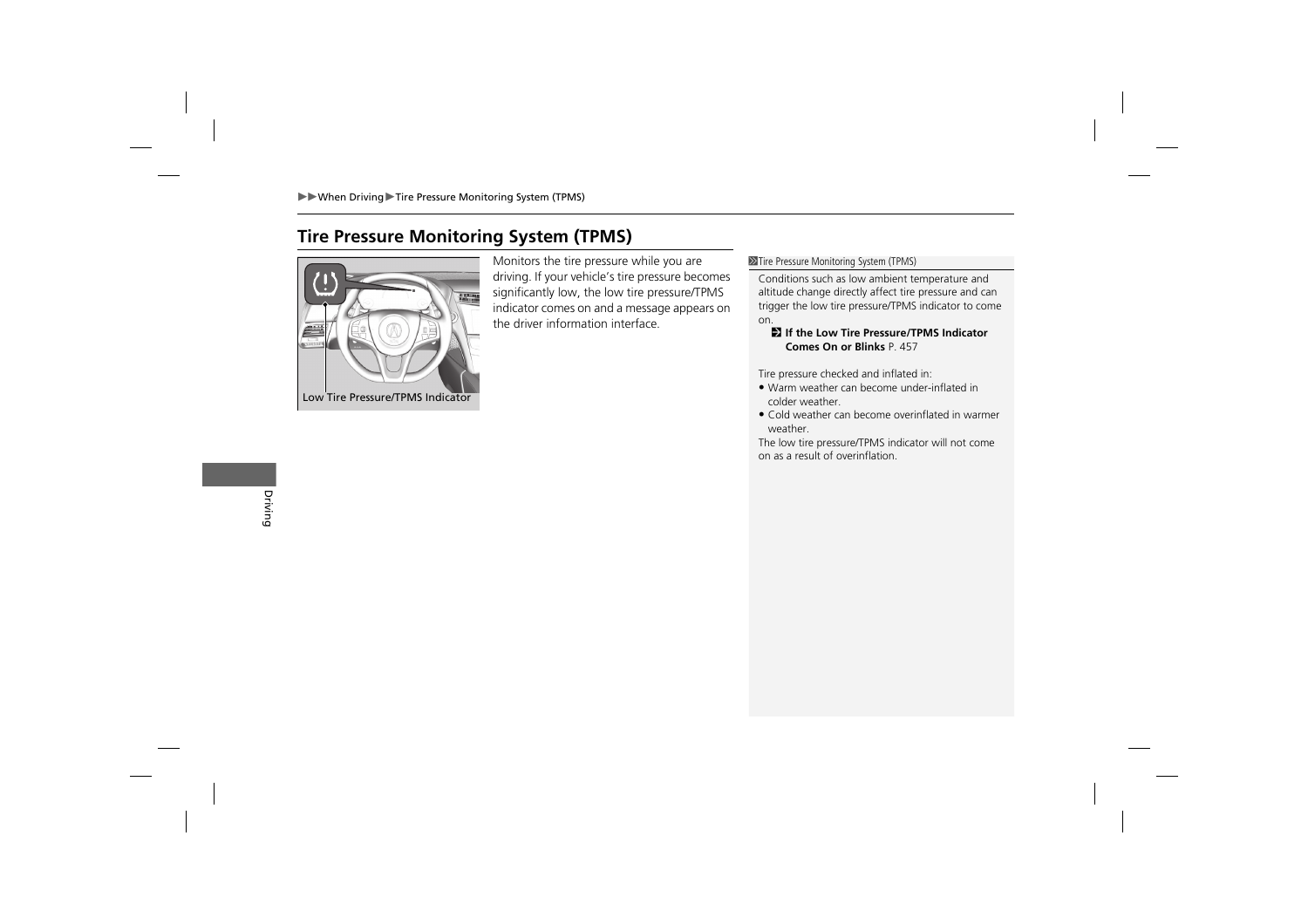## **Tire Pressure Monitor** 1Time **Pressure Monitor** 1Time **1Time Pressure Monitor**



To select the tire pressure monitor, set the power mode to ON, and roll the right selector wheel until you see the tire pressure screen.

The pressure for each tire is displayed in psi.

**Tire Pressures Low** is displayed when a tire has significantly low pressure. The specific tire is displayed on the screen.

The pressure displayed on the driver information interface can be slightly different from the actual pressure as measured by a gauge. If there is a significant difference between the two values, or if the low tire pressure/TPMS indicator and the message on the driver information interface do not go off after you have inflated the tire to the specified pressure, have the system checked by an authorized Acura NSX dealer.

**Tire Pressure Monitor Problem** may appear on the driver information interface if there is a problem with the TPMS. Please have the system checked by an authorized Acura NSX dealer.



**Tire Pressure Too Low For High Speed** 

**Driving** is displayed when driving at an extremely high speed and one or more tires are underinflated.

 $\blacktriangleright$  Decelerate and drive your vehicle until the message disappears.

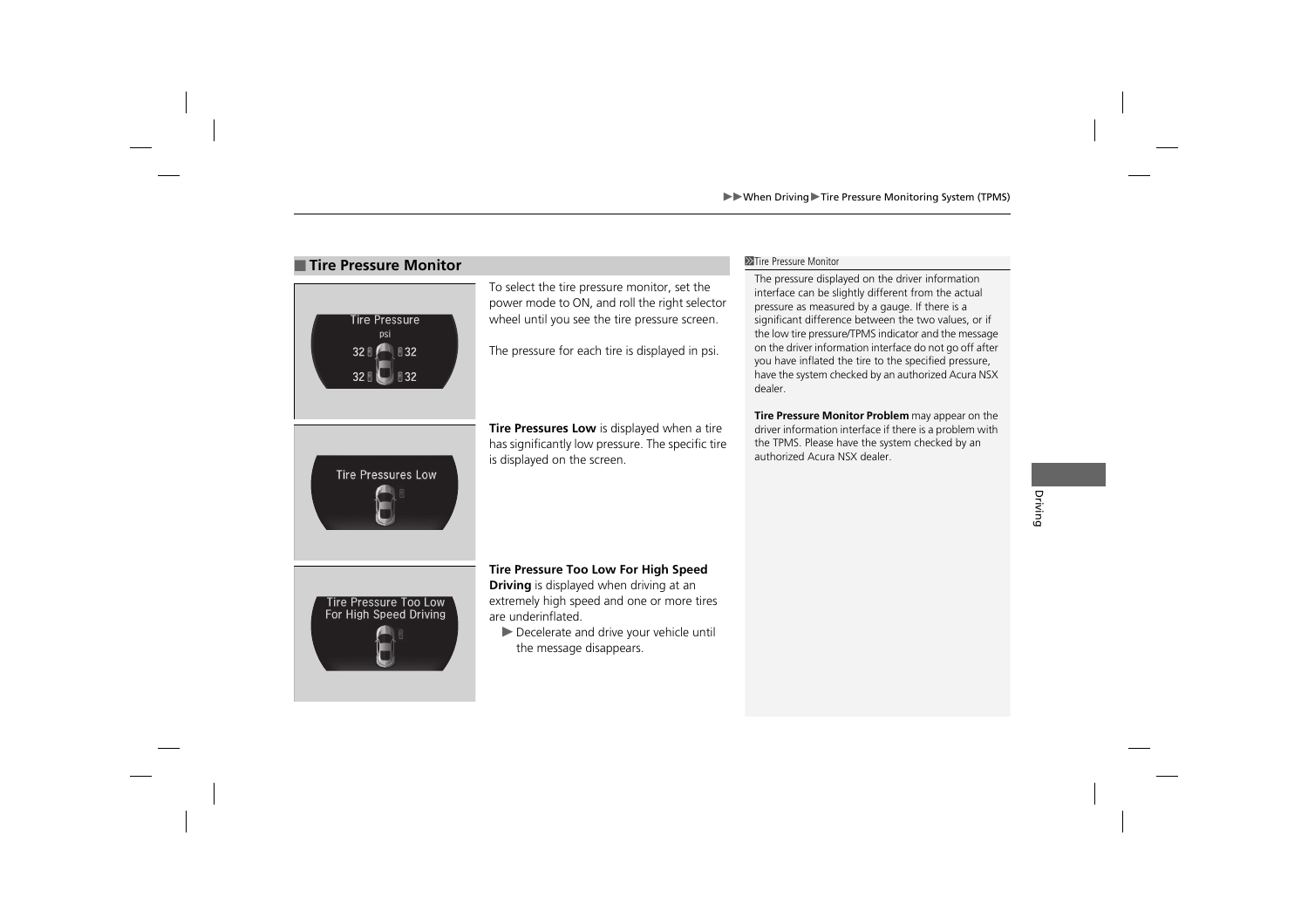# **Tire Pressure Monitoring System (TPMS) - Required Federal Explanation**

Each tire, including the spare (if provided), should be checked monthly when cold and inflated to the inflation pressure recommended by the vehicle manufacturer on the vehicle placard or tire inflation pressure label.

(If your vehicle has tires of a different size than the size indicated on the vehicle placard or tire inflation pressure label, you should determine the proper tire inflation pressure for those tires.)

As an added safety feature, your vehicle has been equipped with a tire pressure monitoring system (TPMS) that illuminates a low tire pressure telltale



when one or more of your tires is significantly under-inflated.

Accordingly, when the low tire pressure telltale illuminates, you should stop and check your tires as soon as possible, and inflate them to the proper pressure.

Driving on a significantly under-inflated tire causes the tire to overheat and can lead to tire failure. Under-inflation also reduces fuel efficiency and tire tread life, and may affect the vehicle's handling and stopping ability.